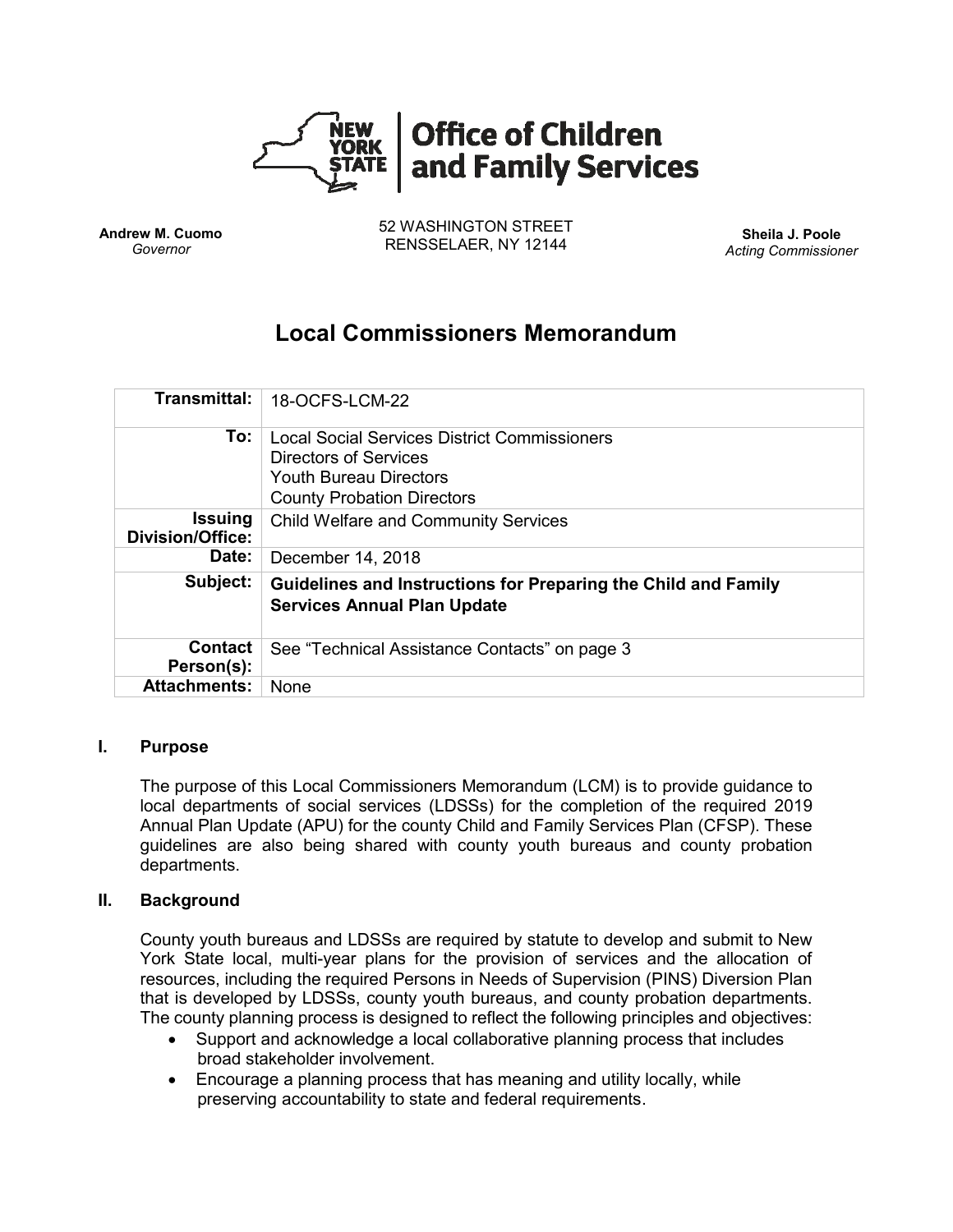- Support a data-driven process that focuses on outcomes for children, youth, families, adults and communities.
- Support the important respective administrative roles and responsibilities of county youth bureaus and departments of social services.

Each year an Annual Plan Update submission is required for designated sections of the CFSP.

# **III. Program Implications**

The 2019 Annual Plan Update will be comprised of the following sections:

- Certification Requirements
	- o Signature Page/Attestation
- Strategic Components
	- o County Overview: Mission, Demographics, Success/Achievements, Financial Process, Relationship Between County Outcomes and Title IV-B Federal Goals
	- $\circ$  Program Narrative, Collaborative Resources, Data Sources, Technical Assistance
		- Safety (CPS) / Prevention
		- **•** Permanency (Foster Care, Adoption) / Prevention
		- Youth and Young Adult
		- Runaway and Homeless Youth\*
		- Adult Services
		- PINS Diversion Services
- Technical Components
	- o Child Care
	- o Non-Residential Domestic Violence
	- o Program Matrix

\* The previously required *Municipal Comprehensive Runaway and Homeless Youth Services Plan & Needs Assessment* will be replaced with a new section of the CFSP.

## Submission Instructions:

LDSSs are required to submit the CFSP electronically using the County Plan System that can be found on the internet at [https://countyplans.ocfs.ny.gov/;](https://countyplans.ocfs.ny.gov/) the site can also be accessed from the OCFS intranet under the CFSP page.

Beginning on December 14, 2018, the system will be available for input of the Annual Plan Update CFSP information. The County Plan System allows for sections of the CFSP to be submitted and approved separately. All sections of the CFSP are expected to have state approval by April 1, 2019.